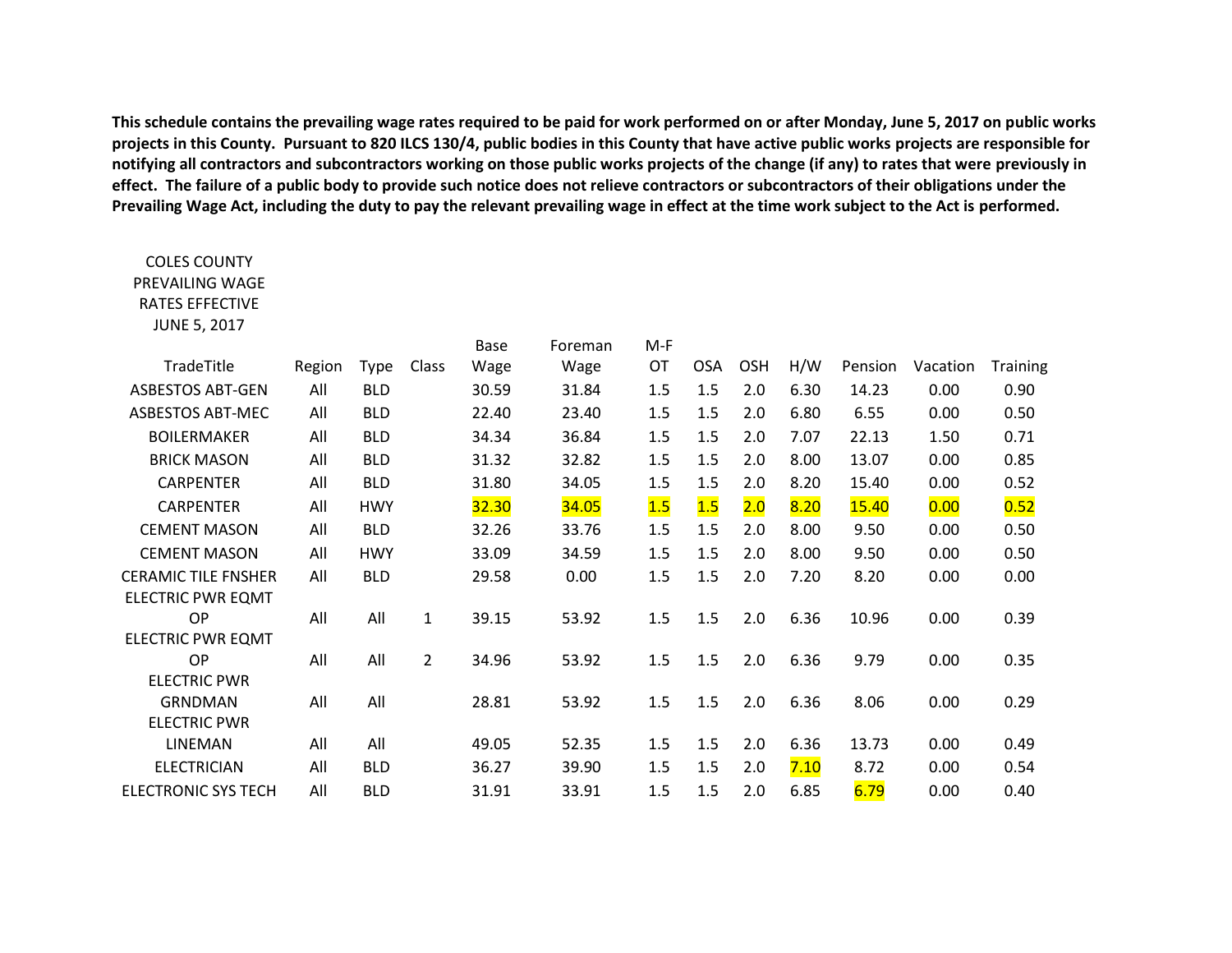| <b>ELEVATOR</b>         |     |            |                |       |       |     |     |     |       |       |      |      |
|-------------------------|-----|------------|----------------|-------|-------|-----|-----|-----|-------|-------|------|------|
| <b>CONSTRUCTOR</b>      | All | <b>BLD</b> |                | 42.52 | 47.84 | 2.0 | 2.0 | 2.0 | 14.43 | 8.96  | 3.40 | 0.60 |
| <b>FENCE ERECTOR</b>    | All | All        |                | 32.21 | 34.11 | 1.5 | 1.5 | 2.0 | 8.84  | 10.02 | 0.00 | 0.90 |
| <b>GLAZIER</b>          | All | <b>BLD</b> |                | 35.63 | 37.63 | 1.5 | 1.5 | 2.0 | 6.25  | 8.40  | 0.00 | 0.68 |
| HT/FROST INSULATOR      | All | <b>BLD</b> |                | 30.58 | 31.58 | 1.5 | 1.5 | 2.0 | 6.61  | 11.75 | 0.00 | 0.43 |
| <b>IRON WORKER</b>      | All | All        |                | 32.61 | 34.51 | 1.5 | 1.5 | 2.0 | 9.64  | 11.37 | 0.00 | 0.90 |
| <b>LABORER</b>          | All | <b>BLD</b> |                | 28.09 | 29.34 | 1.5 | 1.5 | 2.0 | 6.30  | 14.23 | 0.00 | 0.80 |
| <b>LABORER</b>          | All | <b>HWY</b> |                | 29.65 | 30.65 | 1.5 | 1.5 | 2.0 | 6.30  | 14.73 | 0.00 | 0.80 |
| LATHER                  | All | <b>BLD</b> |                | 31.70 | 33.95 | 1.5 | 1.5 | 2.0 | 8.00  | 14.15 | 0.00 | 0.52 |
| <b>MACHINIST</b>        | All | <b>BLD</b> |                | 45.35 | 47.85 | 1.5 | 1.5 | 2.0 | 7.26  | 8.95  | 1.85 | 0.00 |
| <b>MARBLE FINISHERS</b> | All | <b>BLD</b> |                | 29.58 | 0.00  | 1.5 | 1.5 | 2.0 | 7.20  | 8.20  | 0.00 | 0.00 |
| <b>MARBLE MASON</b>     | All | <b>BLD</b> |                | 31.08 | 0.00  | 1.5 | 1.5 | 2.0 | 7.20  | 8.55  | 0.00 | 0.00 |
| <b>MILLWRIGHT</b>       | All | <b>BLD</b> |                | 31.56 | 33.81 | 1.5 | 1.5 | 2.0 | 8.20  | 16.10 | 0.00 | 0.52 |
| <b>MILLWRIGHT</b>       | All | <b>HWY</b> |                | 33.58 | 35.33 | 1.5 | 1.5 | 2.0 | 8.20  | 16.67 | 0.00 | 0.52 |
| <b>OPERATING</b>        |     |            |                |       |       |     |     |     |       |       |      |      |
| <b>ENGINEER</b>         | All | All        | $\mathbf{1}$   | 40.25 | 41.25 | 1.5 | 1.5 | 2.0 | 8.50  | 9.90  | 0.00 | 0.95 |
| <b>OPERATING</b>        |     |            |                |       |       |     |     |     |       |       |      |      |
| <b>ENGINEER</b>         | All | All        | $\overline{2}$ | 39.25 | 41.25 | 1.5 | 1.5 | 2.0 | 8.50  | 9.90  | 0.00 | 0.95 |
| <b>OPERATING</b>        |     | All        | $\mathbf{3}$   | 25.00 | 41.25 |     | 1.5 |     |       | 9.90  |      | 0.95 |
| <b>ENGINEER</b>         | All |            |                |       |       | 1.5 |     | 2.0 | 8.50  |       | 0.00 |      |
| <b>PAINTER</b>          | All | All        |                | 35.16 | 36.66 | 1.5 | 1.5 | 2.0 | 8.00  | 4.98  | 0.00 | 0.60 |
| <b>PAINTER SIGNS</b>    | All | All        |                | 35.16 | 36.66 | 1.5 | 1.5 | 2.0 | 8.00  | 4.98  | 0.00 | 0.60 |
| PILEDRIVER              | All | <b>BLD</b> |                | 32.80 | 35.05 | 1.5 | 1.5 | 2.0 | 8.20  | 15.40 | 0.00 | 0.52 |
| PILEDRIVER              | All | <b>HWY</b> |                | 32.30 | 34.05 | 1.5 | 1.5 | 2.0 | 8.20  | 15.40 | 0.00 | 0.52 |
| PIPEFITTER              | All | <b>BLD</b> |                | 41.06 | 43.56 | 1.5 | 1.5 | 2.0 | 7.00  | 11.45 | 0.00 | 1.57 |
| <b>PLASTERER</b>        | All | <b>BLD</b> |                | 32.05 | 34.05 | 1.5 | 1.5 | 2.0 | 8.00  | 11.37 | 0.00 | 0.50 |
| PLUMBER                 | All | <b>BLD</b> |                | 41.06 | 43.56 | 1.5 | 1.5 | 2.0 | 7.00  | 11.45 | 0.00 | 1.57 |
| <b>ROOFER</b>           | All | <b>BLD</b> |                | 30.50 | 32.00 | 1.5 | 1.5 | 2.0 | 9.25  | 8.43  | 1.00 | 0.24 |
| SHEETMETAL              |     |            |                |       |       |     |     |     |       |       |      |      |
| <b>WORKER</b>           | All | <b>BLD</b> |                | 35.74 | 37.74 | 1.5 | 1.5 | 2.0 | 8.85  | 14.59 | 0.00 | 0.52 |
| <b>SPRINKLER FITTER</b> | All | <b>BLD</b> |                | 37.12 | 39.87 | 1.5 | 1.5 | 2.0 | 8.42  | 8.50  | 0.00 | 0.35 |
| <b>STONE MASON</b>      | All | <b>BLD</b> |                | 31.32 | 32.82 | 1.5 | 1.5 | 2.0 | 8.00  | 13.07 | 0.00 | 0.85 |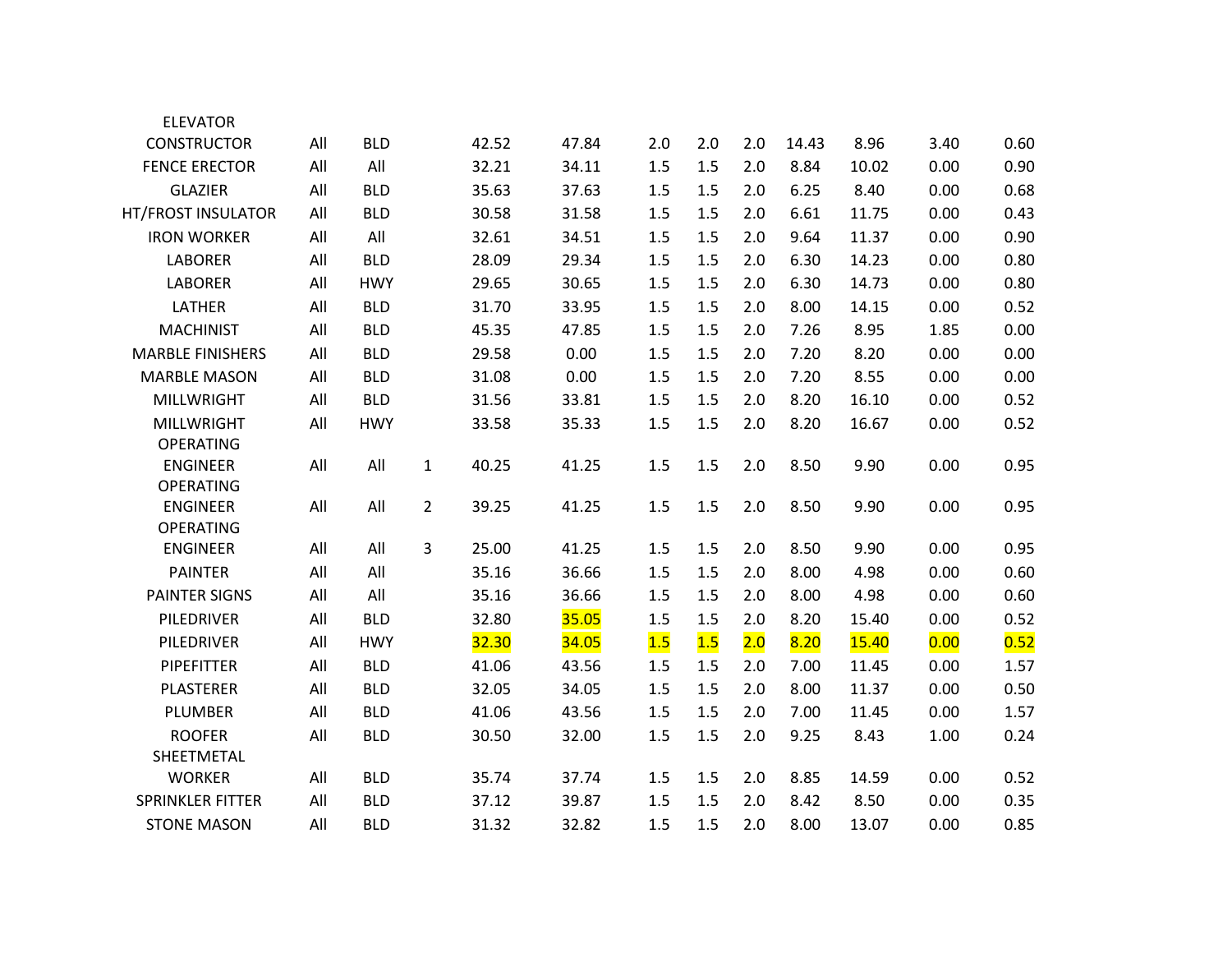| TERRAZZO FINISHER     | All | <b>BLD</b>     |   | 31.08 | 0.00  | 1.5 | 1.5 | 2.0              | 7.20  | 8.55  | 0.00 | 0.00 |
|-----------------------|-----|----------------|---|-------|-------|-----|-----|------------------|-------|-------|------|------|
| <b>TERRAZZO MASON</b> | All | <b>BLD</b>     |   | 31.52 | 31.52 | 1.5 | 1.5 | 2.0              | 8.00  | 9.71  | 0.00 | 0.10 |
| <b>TILE LAYER</b>     | All | <b>BLD</b>     |   | 30.70 | 32.95 | 1.5 | 1.5 | 2.0              | 8.00  | 13.65 | 0.00 | 0.52 |
| <b>TILE MASON</b>     | All | <b>BLD</b>     |   | 31.08 | 0.00  | 1.5 | 1.5 | 2.0              | 7.20  | 8.55  | 0.00 | 0.00 |
| TRUCK DRIVER          | All | All            | 1 | 35.02 | 38.55 | 1.5 | 1.5 | 2.0              | 11.92 | 5.66  | 0.00 | 0.25 |
| TRUCK DRIVER          | All | All            | 2 | 35.54 | 38.55 | 1.5 | 1.5 | 2.0 <sub>2</sub> | 11.92 | 5.66  | 0.00 | 0.25 |
| TRUCK DRIVER          | All | All            | 3 | 35.77 | 38.55 | 1.5 | 1.5 | 2.0 <sub>2</sub> | 11.92 | 5.66  | 0.00 | 0.25 |
| TRUCK DRIVER          | All | All            | 4 | 36.10 | 38.55 | 1.5 | 1.5 | 2.0 <sub>2</sub> | 11.92 | 5.66  | 0.00 | 0.25 |
| TRUCK DRIVER          | All | All            | 5 | 37.05 | 38.55 | 1.5 | 1.5 | $2.0^{\circ}$    | 11.92 | 5.66  | 0.00 | 0.25 |
| TRUCK DRIVER          | All | <b>O&amp;C</b> | 1 | 28.02 | 31.14 | 1.5 | 1.5 | 2.0 <sub>1</sub> | 11.92 | 5.66  | 0.00 | 0.25 |
| TRUCK DRIVER          | All | <b>O&amp;C</b> | 2 | 28.43 | 31.14 | 1.5 | 1.5 | $2.0^{\circ}$    | 11.92 | 5.66  | 0.00 | 0.25 |
| TRUCK DRIVER          | All | <b>O&amp;C</b> | 3 | 28.62 | 31.14 | 1.5 | 1.5 | 2.0 <sub>1</sub> | 11.92 | 5.66  | 0.00 | 0.25 |
| TRUCK DRIVER          | All | <b>O&amp;C</b> | 4 | 28.88 | 31.14 | 1.5 | 1.5 | 2.0              | 11.92 | 5.66  | 0.00 | 0.25 |
| TRUCK DRIVER          | All | <b>O&amp;C</b> | 5 | 29.64 | 31.14 | 1.5 | 1.5 | 2.0              | 11.92 | 5.66  | 0.00 | 0.25 |
| TUCKPOINTER           | All | <b>BLD</b>     |   | 31.32 | 32.82 | 1.5 | 1.5 | 2.0              | 7.20  | 11.57 | 0.00 | 0.85 |

# Explanations

### COLES COUNTY

The following list is considered as those days for which holiday rates of wages for work performed apply: New Years Day, Memorial Day, Fourth of July, Labor Day, Thanksgiving Day, Christmas Day and Veterans Day in some classifications/counties. Generally, any of these holidays which fall on a Sunday is celebrated on the following Monday. This then makes work performed on that Monday payable at the appropriate overtime rate for holiday pay. Common practice in a given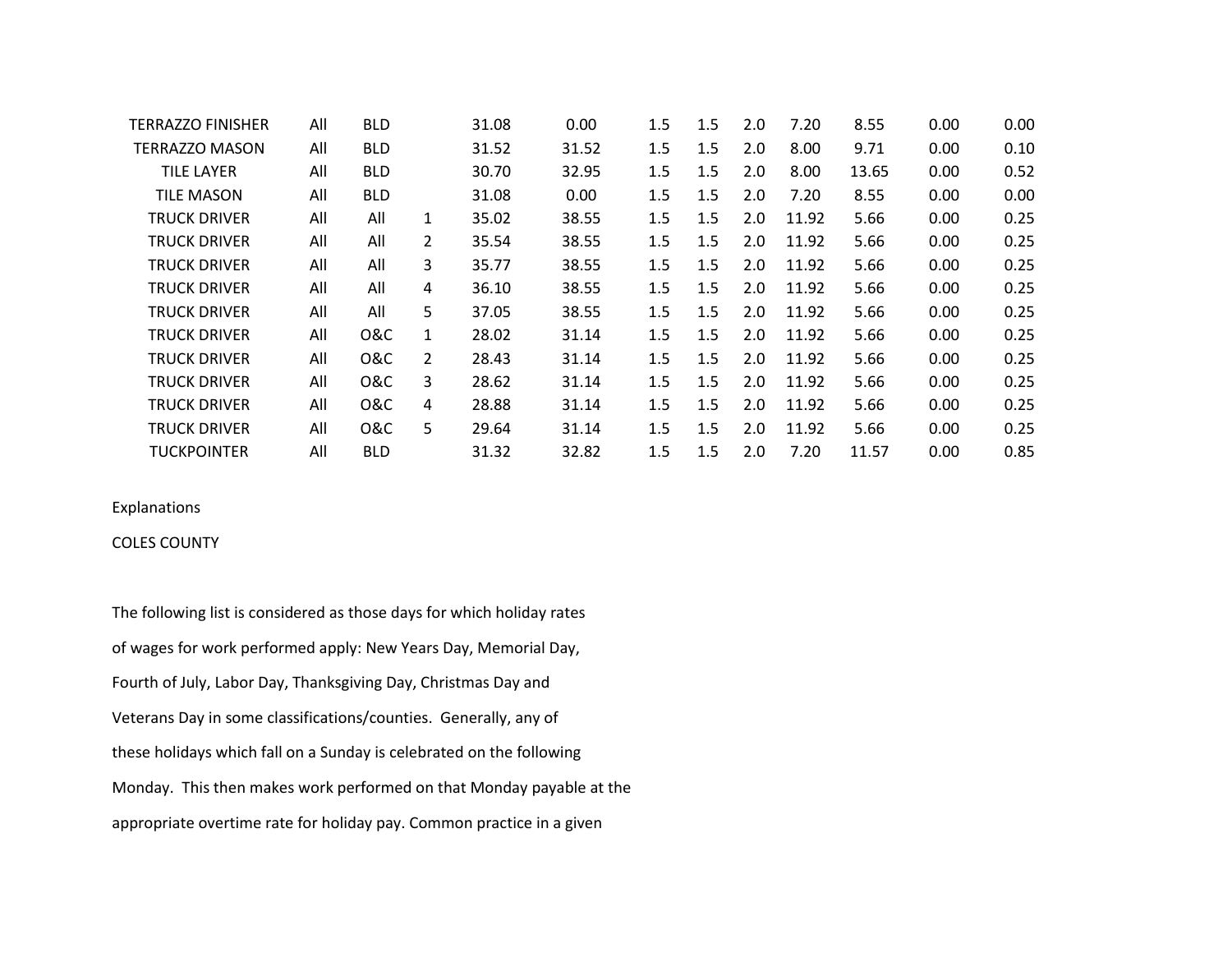local may alter certain days of celebration. If in doubt, please check with IDOL.

Oil and chip resealing (O&C) means the application of road oils and liquid asphalt to coat an existing road surface, followed by application of aggregate chips or gravel to coated surface, and subsequent rolling of material to seal the surface.

#### EXPLANATION OF CLASSES

ASBESTOS - GENERAL - removal of asbestos material/mold and hazardous materials from any place in a building, including mechanical systems where those mechanical systems are to be removed. This includes the removal of asbestos materials/mold and hazardous materials from ductwork or pipes in a building when the building is to be demolished at the time or at some close future date.

ASBESTOS - MECHANICAL - removal of asbestos material from mechanical systems, such as pipes, ducts, and boilers, where the mechanical systems are to remain.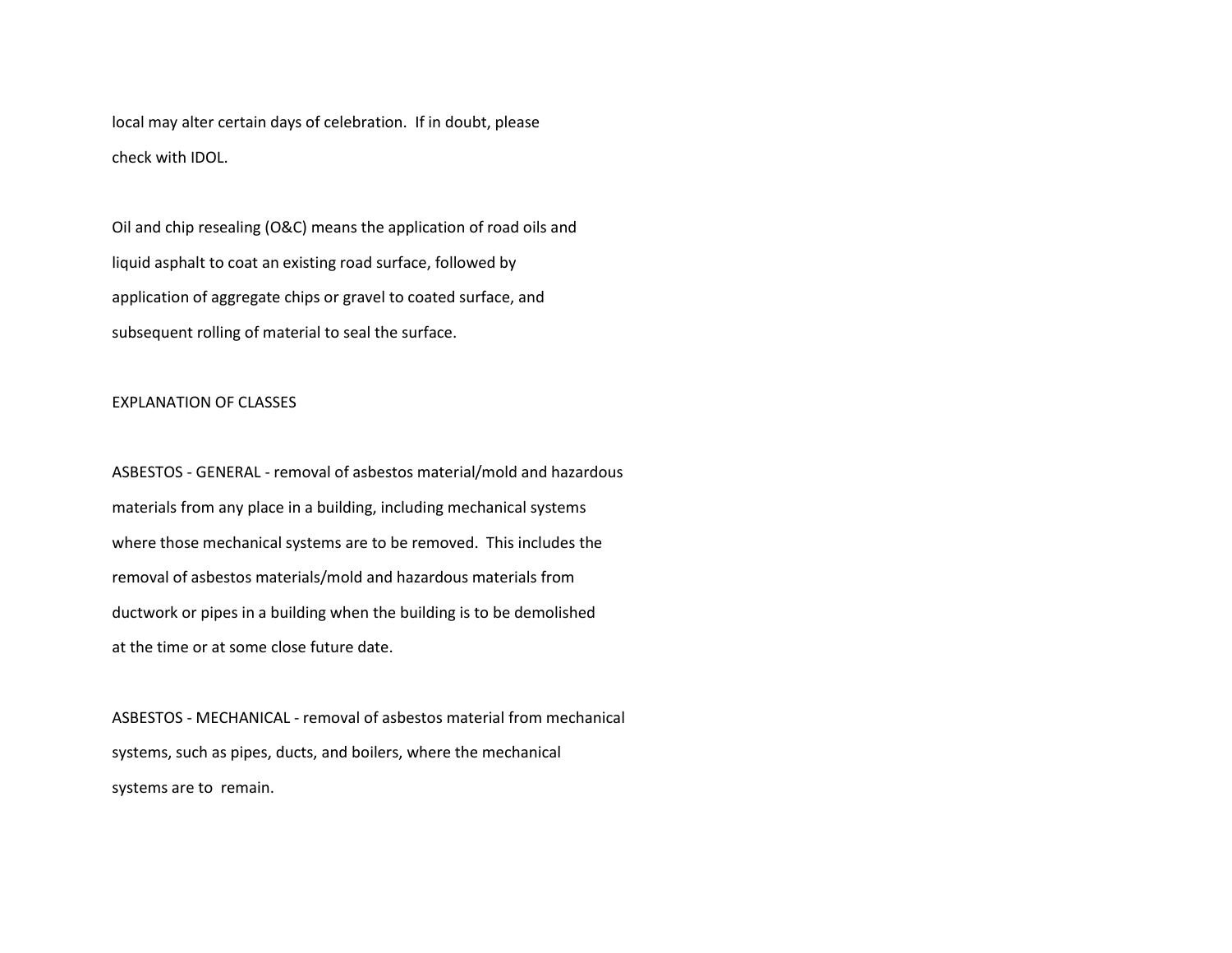#### CERAMIC TILE FINISHER, MARBLE FINISHER, TERRAZZO FINISHER

Assisting, helping or supporting the tile, marble and terrazzo mechanic by performing their historic and traditional work assignments required to complete the proper installation of the work covered by said crafts. The term "Ceramic" is used for naming the classification only and is in no way a limitation of the product handled. Ceramic takes into consideration most hard tiles.

#### ELECTRONIC SYSTEMS TECHNICIAN

Installation, service and maintenance of low-voltage systems which utilizes the transmission and/or transference of voice, sound, vision, or digital for commercial, education, security and entertainment purposes for the following: TV monitoring and surveillance, background/foreground music, intercom and telephone interconnect, field programming, inventory control systems, microwave transmission, multi-media, multiplex, radio page, school, intercom and sound burglar alarms and low voltage master clock systems.

Excluded from this classification are energy management systems, life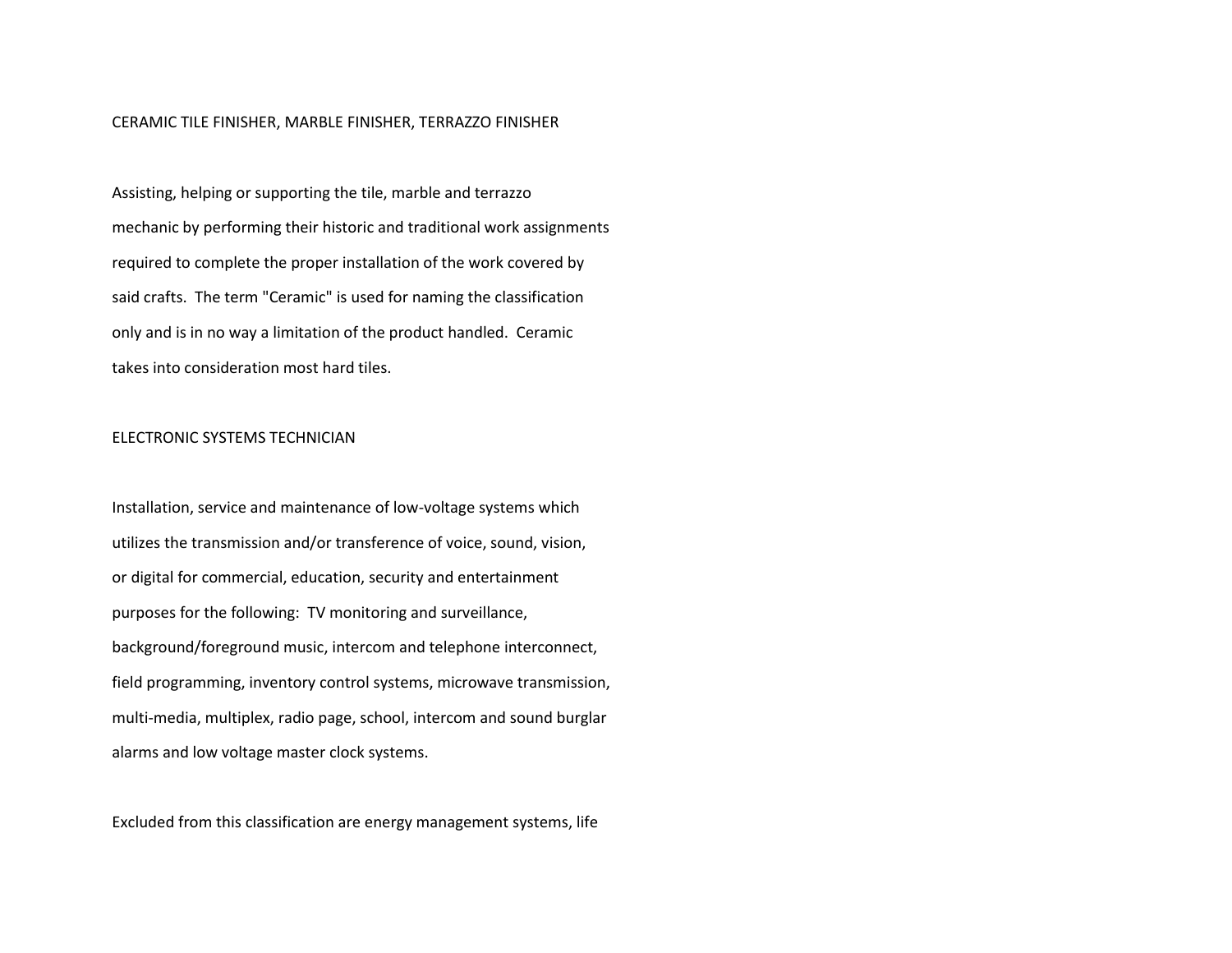safety systems, supervisory controls and data acquisition systems not intrinsic with the above listed systems, fire alarm systems, nurse call systems and raceways exceeding fifteen feet in length.

TRUCK DRIVER - BUILDING, HEAVY AND HIGHWAY CONSTRUCTION Class 1. Drivers on 2 axle trucks hauling less than 9 ton. Air compressor and welding machines and brooms, including those pulled by separate units, truck driver helpers, warehouse employees, mechanic helpers, greasers and tiremen, pickup trucks when hauling materials, tools, or workers to and from and on-the-job site, and fork lifts up to 6,000 lb. capacity.

Class 2. Two or three axle trucks hauling more than 9 ton but hauling less than 16 ton. A-frame winch trucks, hydrolift trucks, vactor trucks or similar equipment when used for transportation purposes. Fork lifts over 6,000 lb. capacity, winch trucks, four axle combination units, and ticket writers.

Class 3. Two, three or four axle trucks hauling 16 ton or more. Drivers on water pulls, articulated dump trucks, mechanics and working forepersons, and dispatchers. Five axle or more combination units.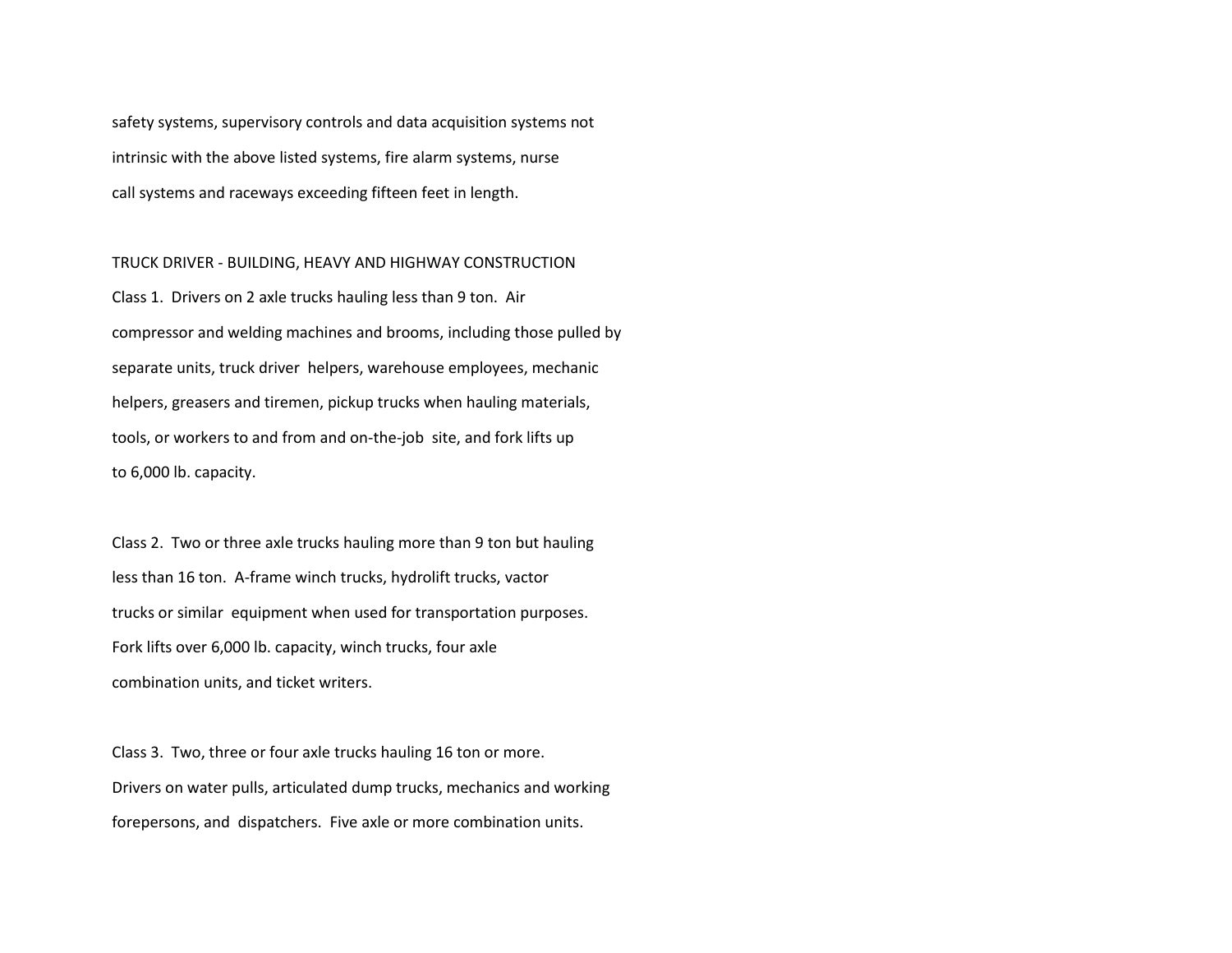Class 4. Low Boy and Oil Distributors.

Class 5. Drivers who require special protective clothing while employed on hazardous waste work.

TRUCK DRIVER - OIL AND CHIP RESEALING ONLY.

This shall encompass laborers, workers and mechanics who drive contractor or subcontractor owned, leased, or hired pickup, dump, service, or oil distributor trucks. The work includes transporting materials and equipment (including but not limited to, oils, aggregate supplies, parts, machinery and tools) to or from the job site; distributing oil or liquid asphalt and aggregate; stock piling material when in connection with the actual oil and chip contract. The Truck Driver (Oil & Chip Resealing) wage classification does not include supplier delivered materials.

OPERATING ENGINEERS - BUILDING, HEAVY AND HIGHWAY CONSTRUCTION Class 1. Draglines, Derricks, Shovels, Gradalls, Mechanics, Tractor Highlift, Tournadozer, Concrete Mixers with Skip, Tournamixer, Two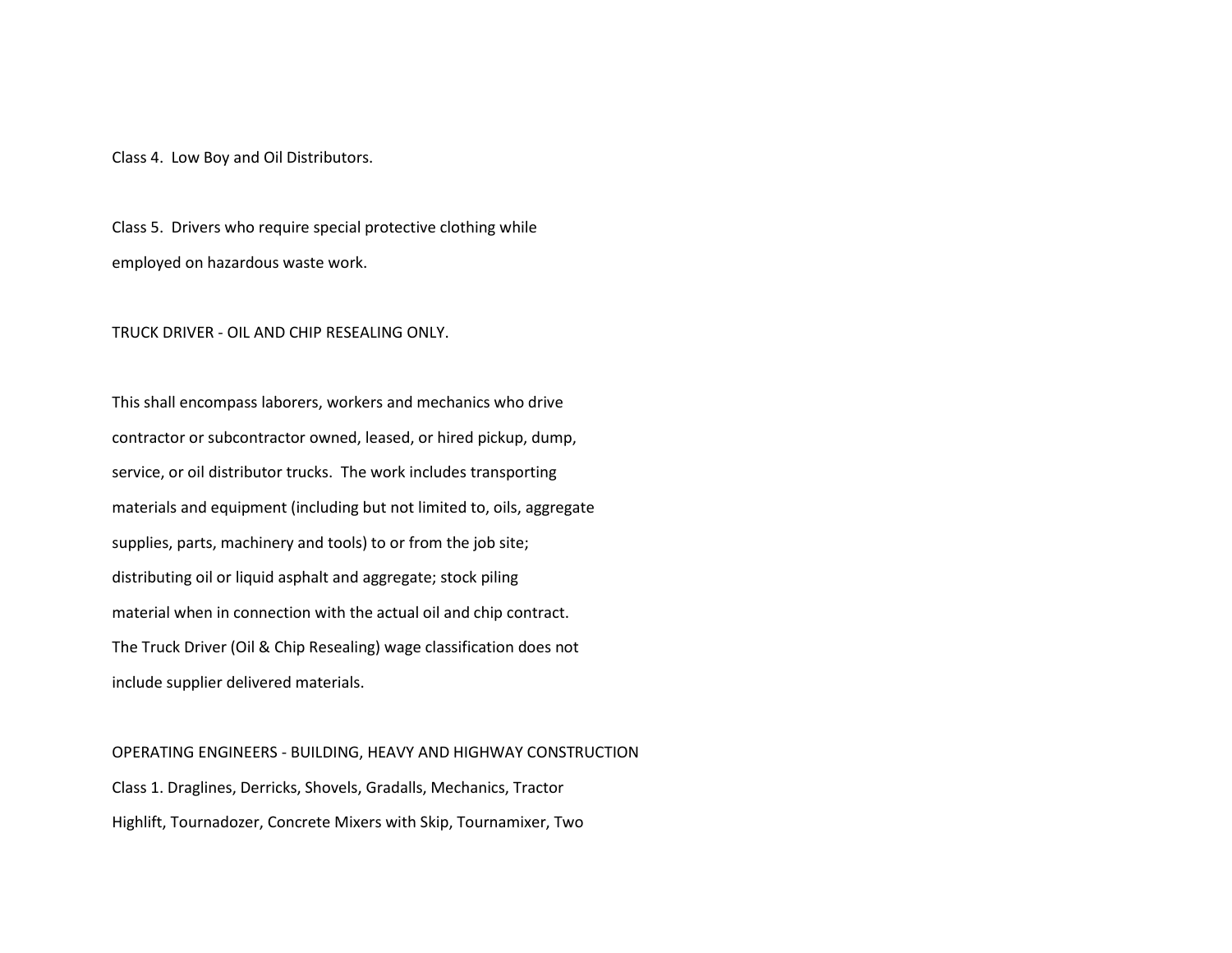Drum Machine, One Drum Hoist with Tower or Boom, Cableways, Tower Machines, Motor Patrol, Boom Tractor, Boom or Winch Truck, Winch or Hydraulic Boom Truck, Tournapull, Tractor Operating Scoops, Bulldozer, Push Tractor, Asphalt Planer, Finishing Machine on Asphalt, Large Rollers on Earth, Rollers on Asphalt Mix, Ross Carrier or similar Machine, Gravel Processing Machine, Asphalt Plant Engineer, Paver Operator, Dredging Equipment, or Dredge Engineer, or Dredge Operator, Central Mix Plant Engineer, CMI or similar type machine, Concrete Pump, Truck or Skid Mounted, Engineer or Rock Crusher Plant, Concrete Plant Engineer, Ditching Machine with dual attachment, Tractor Mounted Loaders, Hydro Crane, Standard or Dinkey Locomotives, Scoopmobiles, Euclid Loader, Soil Cement Machine, Back Filler, Elevating Machine, Power Blade, Drilling Machine, including Well Testing, Caissons, Shaft or any similar type drilling machines, Motor Driven Paint Machine, Pipe Cleaning Machine, Pipe Wrapping Machine, Pipe Bending Machine, Apsco Paver, Boring Machine, (Head Equipment Greaser), Barber-Greene Loaders, Formless Paver, (Well Point System), Concrete Spreader, Hydra Ax, Span Saw, Marine Scoops, Brush Mulcher, Brush Burner, Mesh Placer, Tree Mover, Helicopter Crew (3), Piledriver-Skid or Crawler, Stump Remover, Root Rake, Tug Boat Operator, Refrigerating Machine, Freezing Operator, Chair Cart- Self-Propelled, Hydra Seeder, Straw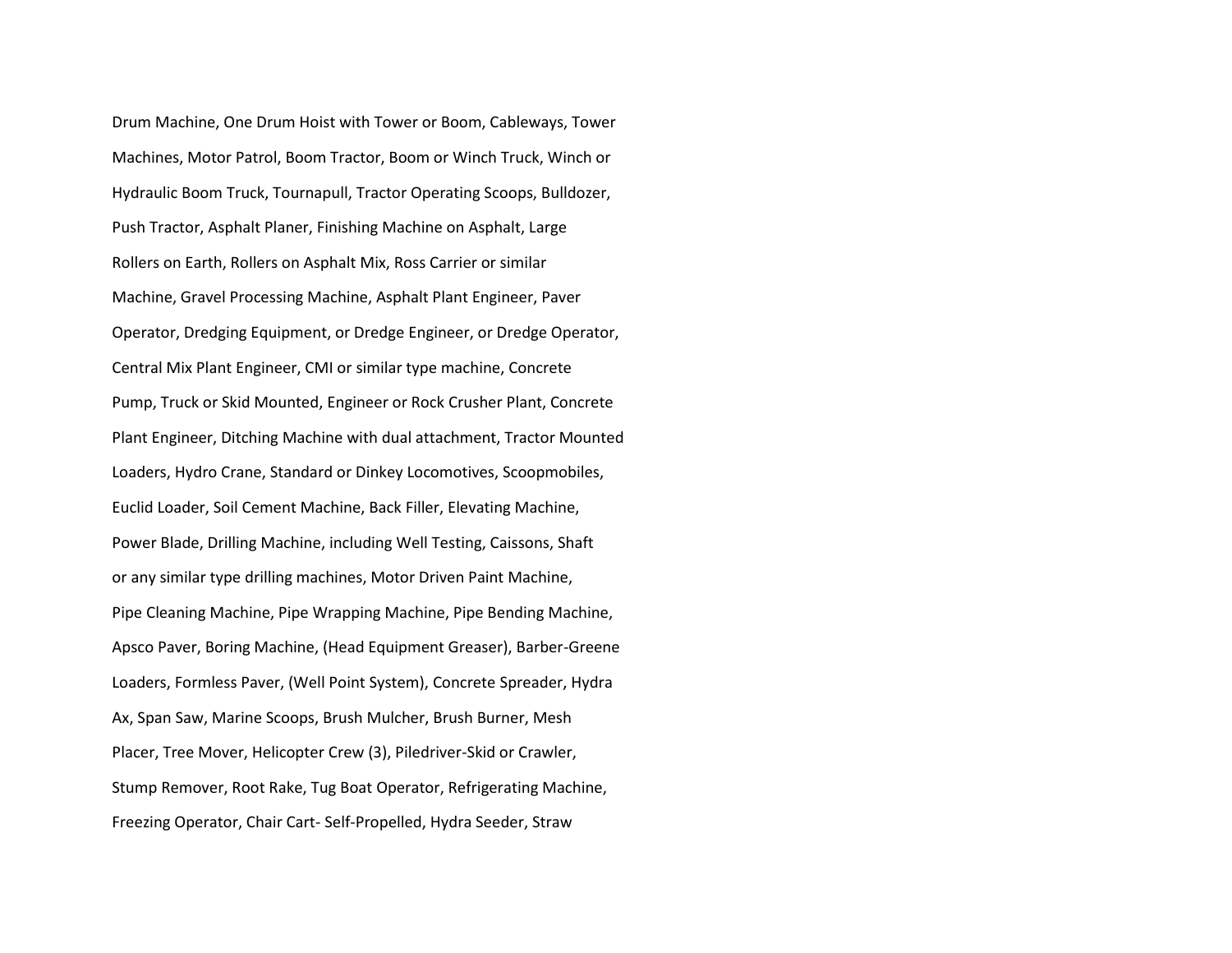Blower, Power Sub Grader, Bull Float, Finishing Machine, Self-Propelled Pavement Breaker, Lull (or similar type Machine), Two Air Compressors, Compressors hooked in Manifold, Chip Spreader, Mud Cat, Sull-Air, Fork Lifts (except when used for landscaping work), Soil Stabilizer (Seaman Tiller, Bo Mag, Rago Gator, and similar types of equipment), Tube Float, Spray Machine, Curing Machine, Concrete or Asphalt Milling Machine, Snooper Truck-Operator, Backhoe, Farm Tractors (with attachments), 4 Point Lift System (Power Lift or similar type), Skid-Steer (Bob Cat or similar type), Wrecking Shears, Water Blaster.

Class 2. Concrete Mixers without Skips, Rock Crusher, Ditching Machine under 6', Curbing Machine, One Drum Machines without Tower or Boom, Air Tugger, Self-Propelled Concrete Saw, Machine Mounted Post Hole Digger, two to four Generators, Water Pumps or Welding Machines, within 400 feet, Air Compressor 600 cu. ft. and under, Rollers on Aggregate and Seal Coat Surfaces, Fork Lift (when used for landscaping work), Concrete and Blacktop Curb Machine, One Water Pump, Oilers, Air Valves or Steam Valves, One Welding Machine, Truck Jack, Mud Jack, Gunnite Machine, House Elevators when used for hoisting material, Engine Tenders, Fireman, Wagon Drill, Flex Plane, Conveyor, Siphons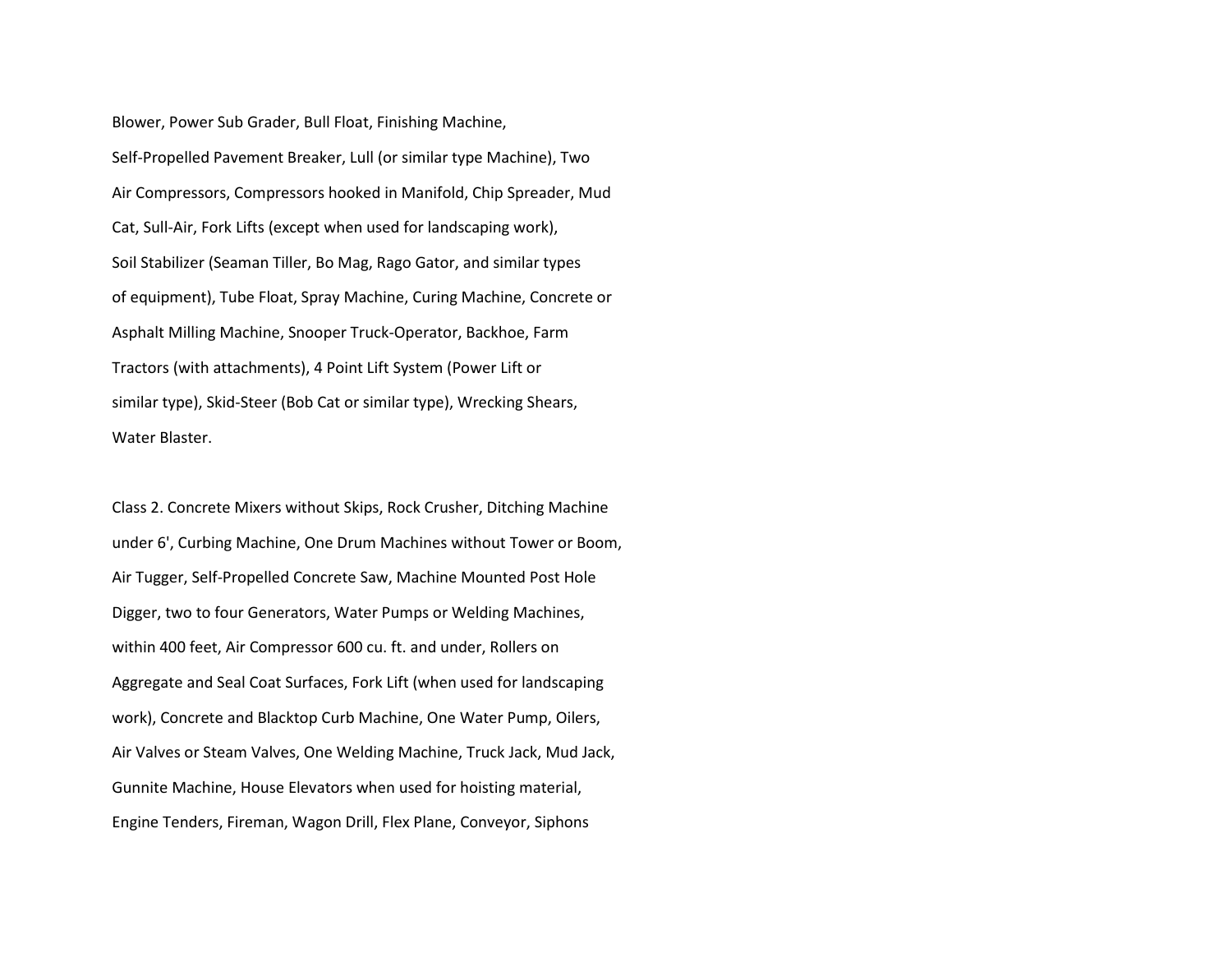and Pulsometer, Switchman, Fireman on Paint Pots, Fireman on Asphalt Plants, Distributor Operator on Trucks, Tampers, Self-Propelled Power Broom, Striping Machine (motor driven), Form Tamper, Bulk Cement Plant, Equipment Greaser, Deck Hands, Truck Crane Oiler-Driver, Cement Blimps, Form Grader, Temporary Heat, Throttle Valve, Super Sucker (and similar type of equipment).

Class 3. Power Cranes, Truck or Crawler Crane, Rough Terrain Crane (Cherry Picker), Tower Crane, Overhead Crane.

Other Classifications of Work:

For definitions of classifications not otherwise set out, the Department generally has on file such definitions which are available. If a task to be performed is not subject to one of the classifications of pay set out, the Department will upon being contacted state which neighboring county has such a classification and provide such rate, such rate being deemed to exist by reference in this document. If no neighboring county rate applies to the task, the Department shall undertake a special determination, such special determination being then deemed to have existed under this